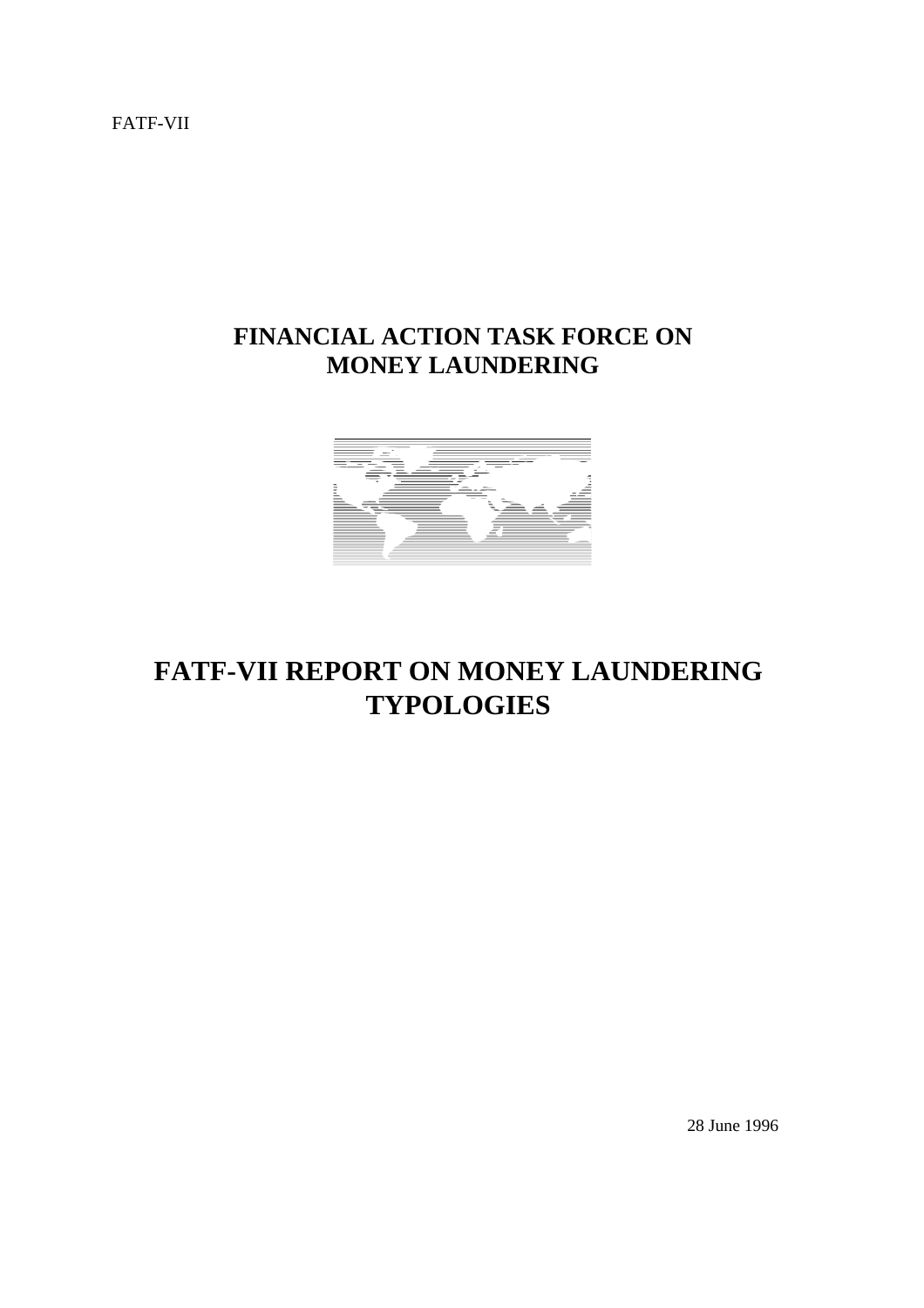#### **FATF-VII REPORT ON MONEY LAUNDERING TYPOLOGIES**

#### **I. INTRODUCTION**

1. The group of experts met in Paris on 28-29 November 1995 under the chairmanship of Mr. Jean Spreutels, President, Cellule de Traitement des Informations Financières (CTIF), Belgium. The group included representatives from FATF members Australia, Austria, Belgium, Denmark, Finland, France, Germany, Ireland, Italy, Japan, Luxembourg, the Netherlands, Norway, Portugal, Spain, Sweden, Switzerland, the United Kingdom and the United States. Experts from nonmember, observer organisations Interpol and the United Nations International Drug Control Programme (UNDCP) were present as well.

2. The purpose of the 1995/1996 "typologies exercise" was to provide a forum for law enforcement experts -- those primarily tasked with combating money laundering -- to discuss recent trends in the cleansing of criminal proceeds, emerging threats, and effective countermeasures. While the discussions focused principally on money laundering developments in FATF member nations, the experts also sought to pool available information on prevailing laundering patterns in non-member countries or regions. In this vein, the disposal of illicit funds by interests in the former Soviet Union and Eastern Bloc was accorded significant attention.

3. In a departure from the previous session, distinct segments of the 1995/1996 typologies exercise were devoted to reviewing available information on money laundering in the securities and insurance industries. These subjects were built into the 1995/1996 agenda in an effort to flesh out evidence, surfacing during the 1994/1995 experts session, which suggested that money launderers were using these sectors to ply their trade. To facilitate the dialogue, members were invited to include in their delegations experts from the insurance and securities industries.

#### **II. MAGNITUDE AND GEOGRAPHIC SCOPE OF THE MONEY LAUNDERING PROBLEM**

4. It was agreed that as part of their advance preparation for the meeting, the experts would endeavour to determine the amount of money laundering occurring in their countries, with a view toward arriving at an estimate for all FATF members. Some members were able to produce an estimate based on narcotics seizures in their jurisdiction, in accordance with a method the FATF had used in 1990 (See FATF-I Report).

5. Unfortunately, the vast majority of members lack sufficient data to support credible estimates. Several experts identified as the best available evidence statistics regarding the number of suspicious transaction reports filed in their countries and the amounts involved in those transactions. As some acknowledged, however, it would be difficult to formulate a projection based on this information. The mere registering of a report of suspicious activity does not necessarily establish that money laundering has in fact occurred. While some members were able to establish with certainty the link between suspicious transaction reports and criminal activity, they generally were able to do so for only a portion of the reports they had received. Moreover, it was assumed that suspicious transactions reports do not account for all instances of money laundering.

6. Other experts offered data on sums seized pursuant to money laundering investigations or prosecutions. This information too does not appear to support a valid estimate of the amount of tainted funds entering the legitimate financial stream, as one member's experience demonstrates. One of the law enforcement agencies in this country reported that the aggregate volume of assets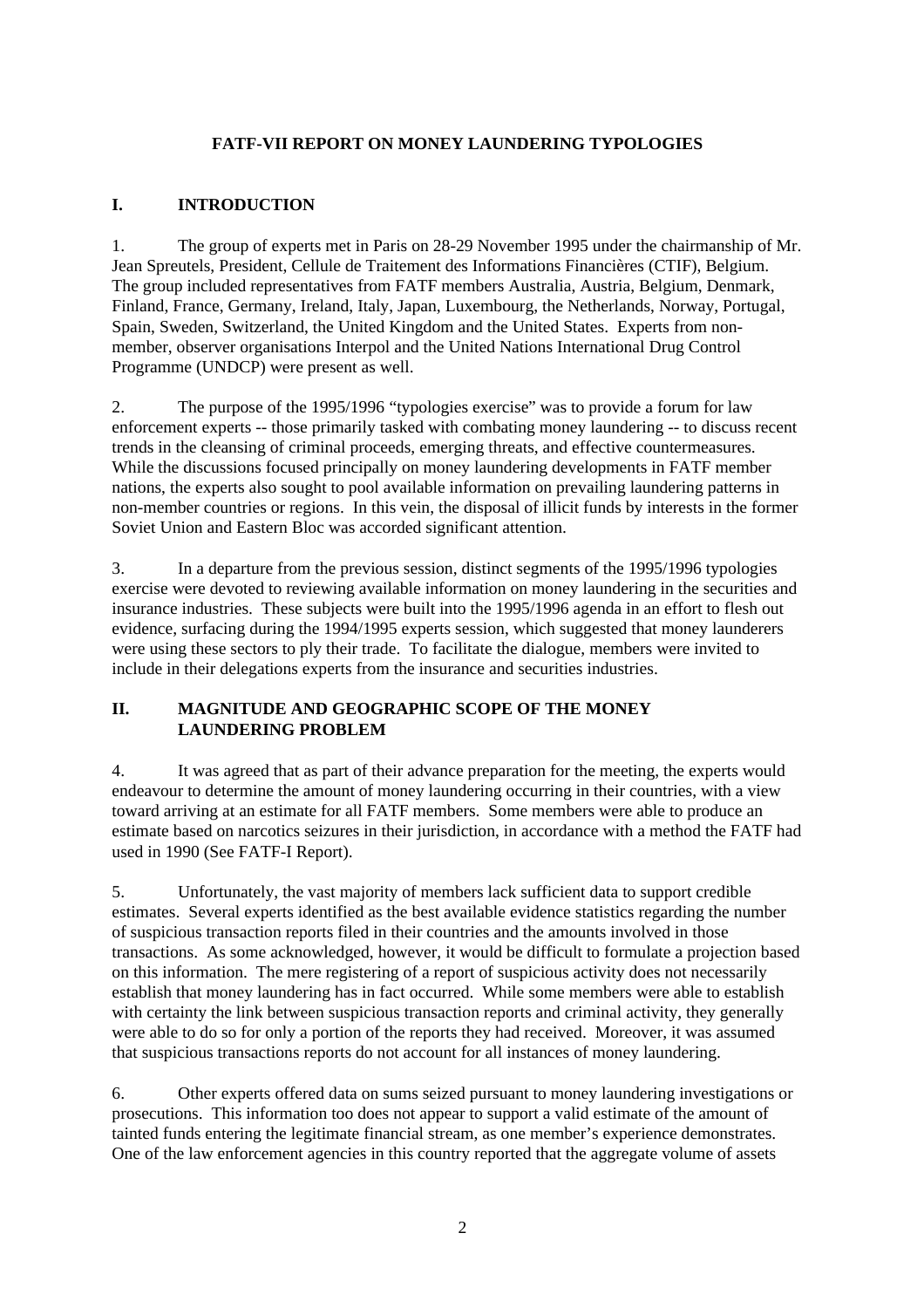seized within its borders is decreasing, while other agencies detected higher levels of money laundering activity.

7. A few experts cited figures representing deposits or investments from countries known to be bases of operations for significant criminal enterprises. Representatives from one member, for example, estimated an influx of between \$ US 40-50 million from interests in the former Soviet Union and Eastern Bloc. Again, these numbers cannot sustain a defensible estimate of laundered funds. In most cases, authorities have not been able to confirm that the funds were of illegal origin.

8. Despite the difficulties attendant to calculating the size of the money laundering problem, the experts favoured pressing forward with attempts to do so. They agreed that a statistically significant estimate would provide a wealth of information for the FATF, member governments, and the private sector.

9. One delegation introduced the results of a recently conducted study measuring the scope of its money laundering problem. The study included a review of official crime statistics, as well as anecdotal evidence based on expert opinion. It projected the amount of money laundered in this country to be approximately \$ US 4.55 billion per year. The experts determined to review the methodology employed in the study to determine whether it can be translated into a broader examination of the money laundering problem within the FATF, or even globally.

# **III. RECENT TRENDS AMONG FATF MEMBERS**

### **A. The Principal Sources of Illegal Proceeds**

10. Drug trafficking and financial crime (bank fraud, credit card fraud, investment fraud, advance fee fraud, embezzlement and the like) remain the most frequently mentioned sources of illegal proceeds. On the whole, drug trafficking is still considered the largest single generator of tainted funds, but the scale of laundering linked to financial crime is growing rapidly. In fact, some Scandinavian members reported vastly greater levels of illicit profits stemming from financial crime than from narcotics.

11. Organised crime continues to be responsible for a large proportion of the dirty money flowing through financial channels. The Italian Mafia, the Japanese yakuza, the Colombian cartels, Russian and Eastern European criminal enterprises, American ethnic gangs, and other, similarly structured groups are involved in a wide range of criminal activities. In addition to drug trafficking, these enterprises generate funds from loan sharking, illegal gambling, fraud, embezzlement, extortion, prostitution, illegal trafficking in arms and human beings, and a host of other offences. Frequently, they maintain extensive holdings in legitimate businesses which can be manipulated both to cloak and to invest illegally generated funds.

### **B. Prevailing Trends and Emerging Threats in Money Laundering**

12. Two general observations can be made regarding current money laundering trends which cut across the FATF membership. First, certain traditional money laundering techniques remain preferred avenues for hiding ill-gotten wealth. Second, beyond conventional laundering techniques, the experts have become alert to new developments occurring in the financial sector which may present significant money laundering threats.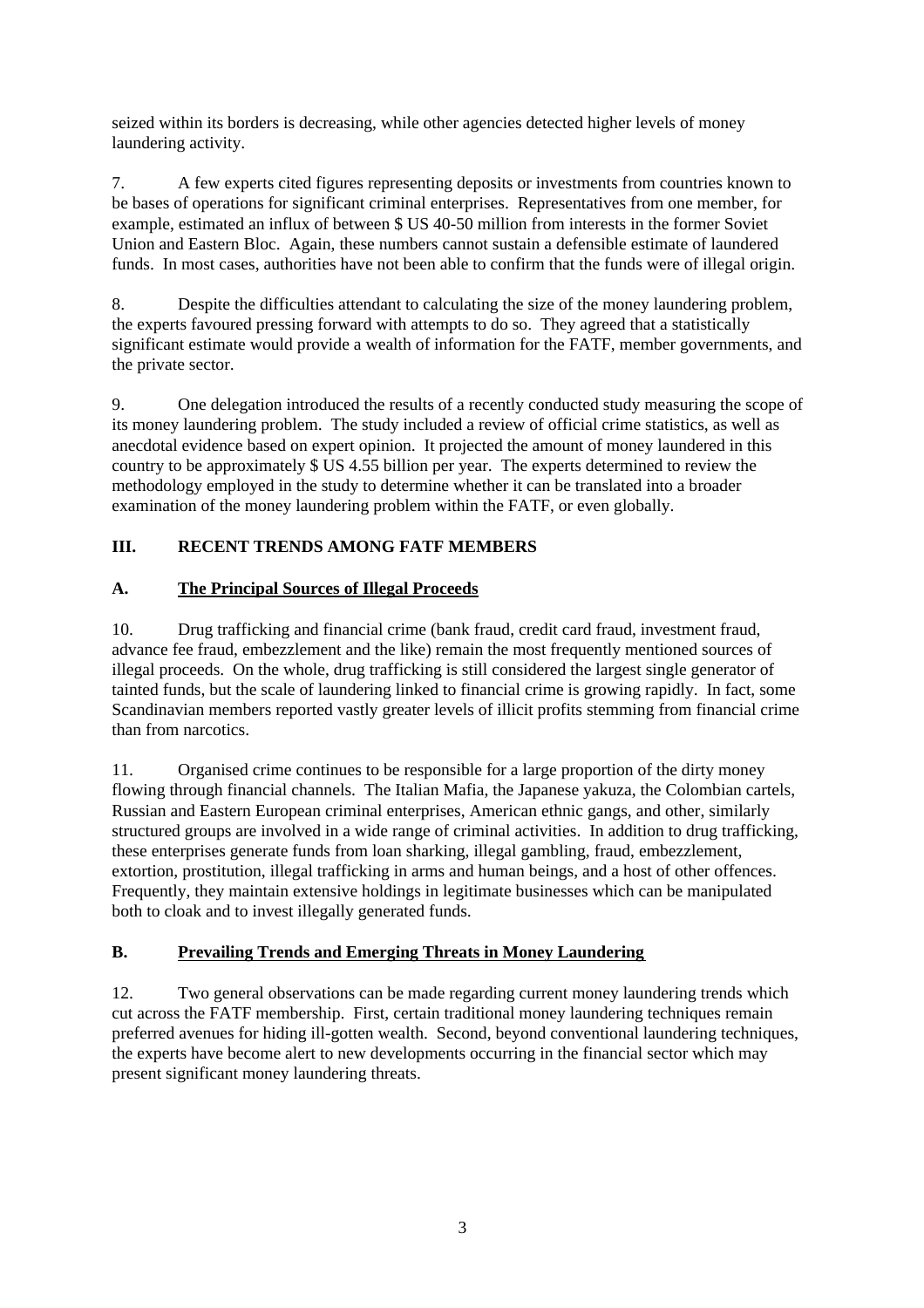(i) Traditional Laundering Techniques: Banking Sector

13. As they have been historically, banks remain an important mechanism for the disposal of criminal proceeds. The experts reported a number of patterns of activity indicative of laundering in the banking sector.

14. One such pattern is the use of accounts in false names, or in the name of persons or interests operating on behalf of other beneficiaries. The latter category includes a class of money laundering agents such as solicitors, attorneys and accountants (a theme discussed more fully in Paragraph 25 below). It also includes shell or front companies. In all cases, the accounts are utilised to facilitate the deposit or transfer of illicit funds. Often, there are complex layers of transactions involving multiple accounts in the names of multiple persons, businesses or shell companies.

15. The experts noted several characteristics probative of laundering through such accounts. For example, transaction activity in the accounts often occurs in amounts greater than that which ordinarily would be expected given the purported nature of the account holder's business. In addition, documentation offered to support transactions, such as loan agreements, guarantees, purchase or sale contracts, and letters of credit, often appears false or legally deficient. If the account holder is a business, the business frequently has been incorporated or registered with the local chamber of commerce for only a short period of time. And in many cases, the parties on both sides of the transactions appear to be related. Indeed, the parties may even be the same. These trends have been particularly apparent in accounts opened and maintained by persons or concerns tied to the former Soviet Union and Eastern Bloc.

16. Another trend identified by some delegations is the use of representative offices of foreign banks to dispose of criminal proceeds. Representative offices may offer an important advantage to money launderers. In some countries, though not all, representative offices can accept deposits and then transfer the funds to their own accounts with a local bank, without disclosing the identities of the depositors and beneficiaries.

17. In addition to the typologies outlined above, other familiar laundering techniques continue to figure prominently in the banking sector. Wire transfers remain a primary tool at all stages of the laundering process. Transactions are still structured, even when there are no large cash reporting requirements. And large cash deposits are still being made in some areas, especially by persons and interests connected to the former Soviet Union and Eastern Bloc

(ii) Traditional Laundering Techniques: Non-Banking  $Sector<sup>1</sup>$ 

٠

18. Non-bank financial institutions and non-financial businesses are still attractive avenues for introducing ill-gotten gains into regular financial channels. Some delegations continue to report a significant shift in laundering activity from the traditional banking sector to the non-bank financial sector and to non-financial businesses and professions.

19. Bureaux de change pose an increasing money laundering threat. The experts cited an apparent marked increase in the number and volume of transactions conducted through these entities, and a commensurate rise in actual or suspected laundering activity. The criminal element continues to be attracted to bureaux de change because they tend not to be as heavily regulated as banks and other traditional financial institutions -- if they are regulated at all.

<sup>1</sup> As was mentioned in Paragraph 3 above, special segments of the typologies exercise were devoted to money laundering in the insurance and securities industries. Accordingly, these non-banking sector topics will be treated separately, in sections III.B(v) and III.B(vi) of this paper.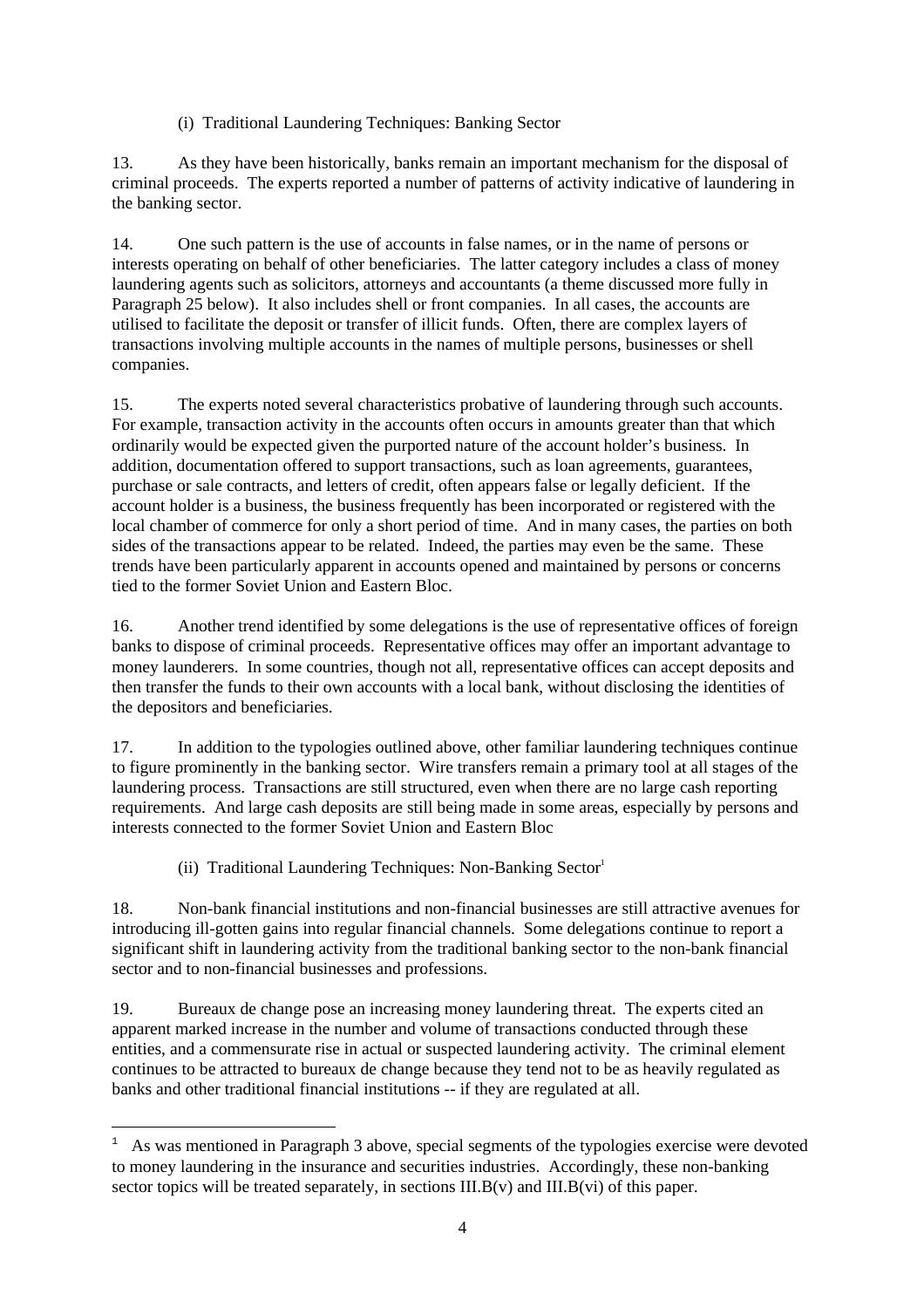20. Another important trend has been the rise of a class of professional money laundering facilitators. The experts report an increase in the number of solicitors, attorneys, accountants, financial advisors, notaries and other fiduciaries whose services are employed to assist in the disposal of criminal profits. Among the more common tactics observed have been the use of solicitors' or attorneys' client accounts for the placement and layering of funds. This method offers the launderer the anonymity of the solicitor-client privilege.

21. Other ploys include the establishment of shell corporations, trusts or partnerships by attorneys, accountants and other professionals. Working through these business entities, the professionals spin webs of intricate transactions to mask the origin of criminally derived funds and to conceal the identities of the parties and beneficiaries. In many cases, the professionals will act as directors, trustees, or partners in these transactions, or they will supply nominal directors, trustees, or partners.

22. One of the oldest money laundering techniques, common smuggling, appears to be on the rise. A number of experts reported an appreciable increase in the amount of cash moving covertly across borders. Smuggling can occur by physically transporting currency or monetary instruments, or by hiding the cash in outbound cargo shipments. Criminals have shown growing sophistication in these operations, often purchasing businesses engaged in the shipment of goods and hiding dirty money inside the product. Experts are also detecting a significant amount of cash stockpiling, particularly in port or border regions -- a phenomenon generally regarded as a step precedent to smuggling. Both trends have been attributed in part to the success of anti-money laundering measures in banks and other financial institutions.

23. A number of other money laundering techniques in the non-bank sector remain prominent. Substantial amounts of illegal proceeds, or at least funds of potentially criminal origin, are still being invested in real estate. This trend increasingly is linked to interests in the former Soviet Union and Eastern Bloc. The purchase and import/export of gold and jewellery remains a frequently cited trend as well. Finally, the use of international trade in the money laundering process is growing. The proceeds of crime are used to purchase goods and products which are then shipped out of the country for re-sale.

(iii) Emerging Threats: Banking Sector

24. In addition to the more familiar money laundering methods discussed above, the emergence of new payment technologies has presented new challenges. The banking and financial services industry has been developing and testing an array of new products, referred to generally as "cyberpayments," designed to act as cash surrogates or to provide alternative means of effecting transactions.

25. A key component of cyberpayments technology is the use of so-called "smart cards," credit-card like devices containing a microchip on which value is encoded. The cards can be read by vending machines or terminals that deduct the amount of each transaction from the total stored value. When the card's value is used up, it may be re-loaded via ATM, telephone, "electronic wallet" or personal computer, or it may be discarded. The term cyberpayments also includes "electronic banking" systems wherein value is held in a personal computer and transferred electronically over the Internet.

26. Early cyberpayments products tended to be very limited in application. For the most part, they operated in a closed system; transactions had to begin and/or conclude at a financial institution. They also placed limits on the active life of the cards, or on the amount of value that could be stored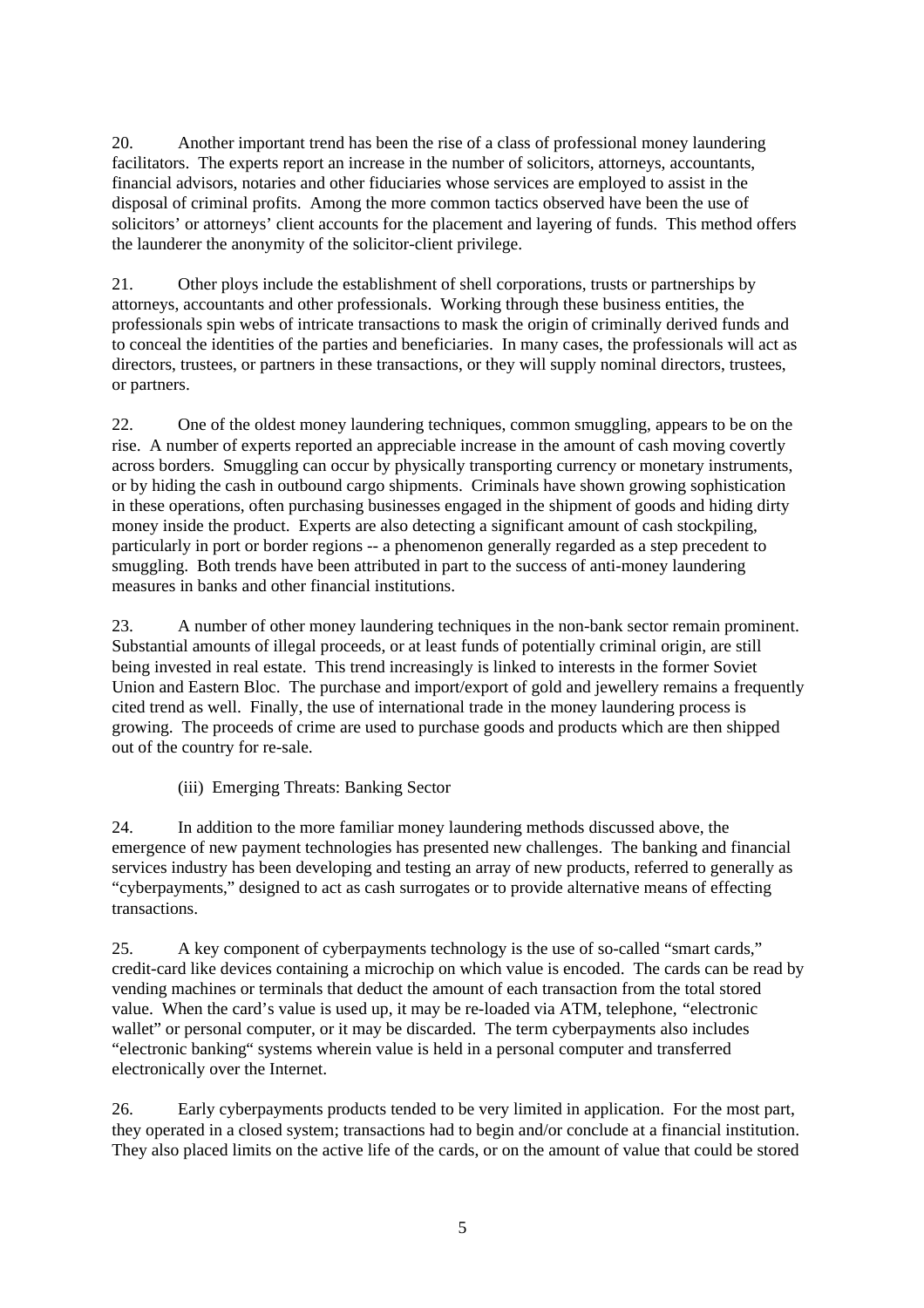on them. The telephone cards in use in many European nations are an example of this predecessor technology.

27. More recently, however, cyberpayments developers have been experimenting with fewer restrictions. These new products have higher or even no value limits. They can be used at any participating retail establishment. Some will permit value to be stored and transactions conducted in multiple currencies. And, most disturbingly, some will allow value to be accessed and transferred without the need for financial institution intervention.

28. Clearly, this technology offers tremendous benefits for both government and private business. Instantaneous access to banking services from remote locations can enhance efficiency and reduce operating expenses. Unfortunately, the same advantages cyberpayments generate for legitimate commerce render it equally attractive to the criminal element. The ability to conduct significant transactions anonymously and entirely outside the banking system could enable launderers to skirt the regime of cash and financial institution-based preventative measures FATF members have worked so diligently to implement.

29. At present, the experts have no evidence to suggest that cyberpayments technologies are being manipulated by criminal interests. Still, there was general agreement that this issue must be addressed directly. Given the speed with which the cyberpayments industry is developing, and the fundamental threat its abuse would pose to existing anti-money laundering mechanisms, the FATF cannot afford to wait until the launderers have already begun to exploit cyberpayments products. Rather, the experts were adamant that the FATF must be proactive, working with the vendors and users of cyberpayments technology to identify vulnerabilities, and to build the appropriate safeguards into system design and operation.

(iv) Emerging Threats: Non-Banking Sector

30. Outside of the banking context, the casino industry has recently been identified as vulnerable to money laundering. Willing casinos would be attractive to money launderers because they frequently provide the same services as do banks (including extending credit, changing currency, and transmitting funds). However, those experts who cited casinos as a potential problem were quick to note that money laundering does not appear to be prevalent in the industry at this time.

(v) Special Section: Insurance

31. Expanding on evidence uncovered during last year's typologies exercise, a number of money laundering trends were identified or suspected in the insurance sector. The experts reported that single premium insurance bonds of one sort or another continue to be increasingly popular. Launderers purchase these products and then redeem them at a discount, the balance becoming available to the launderer in the form of a "sanitised" check from an insurance company. Single premium insurance bonds have another advantage as a money laundering vehicle because they can be used as guarantees for loans from financial institutions.

32. Another problematic aspect of the insurance industry noted by many members is the fact that a significant percentage of insurance products are sold through intermediaries. These brokers are often the only ones having personal contact with the clients. Yet, it is the insurance companies, and not the brokers, that are responsible for reporting suspicious activity.

33. Several experts offered a sampling of the kinds of activity which should arouse suspicion in connection with the purchase of insurance products. The insurance companies should be on alert when a cash payment is made upon subscription and the subscriber changes his mind during the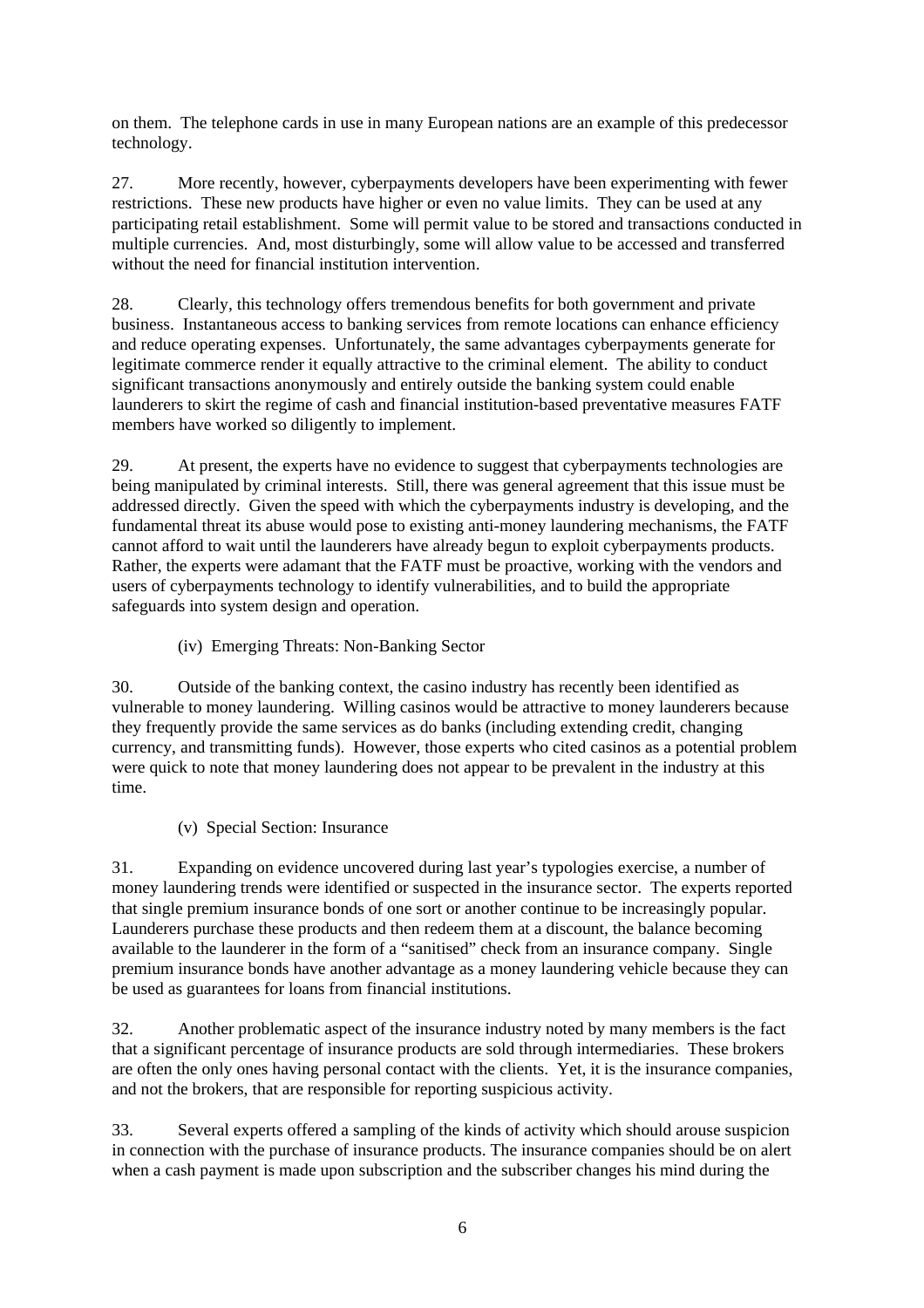legal cancellation period. Another suspicious circumstance occurs where a single premium policy purchase is made in cash or by cashier's check in an amount that is patently disproportionate to the subscriber's stated occupation or income. A subscription for a large amount, the premiums to be paid from abroad (often from an offshore financial centre) is patently suspect. So too is a subscription calling for the periodic payment of premiums in large amounts.

34. During the life of the insurance product, insurance companies should be concerned when the named beneficiary of a policy is changed to a person with no clear relationship to the subscriber. In addition, insurance companies should look carefully when they receive a request for security or a certificate that funds have been invested with the insurer.

35. At the termination stage, suspicions should heighten when a client displays no concern for significant tax or other penalties associated with early cancellation. Insurance companies should also pay attention to capitalisation bond redemptions requested by persons other than the subscriber. This is particularly the case when the redeemer and subscriber appear to bear no relationship to one another. Finally, firms should scrutinise cases where bonds originally subscribed by an individual in one country are redeemed by a business in another country.

36. A number of experts mentioned as an emerging trend the laundering of funds through the re-insurance industry. Criminal enterprises appear to be moving money to this sector to take advantage of its unregulated or under-regulated status.

37. Another noteworthy trend is the purchase of life insurance policies in the secondary market. Criminal interests may be purchasing these policies at a discount from beneficiaries desperate for cash. The death benefits are then paid to the purchaser, who makes a profit and receives his money in the form of an insurance company check.

(vi) Special Section: Securities

38. The FATF remains concerned about the susceptibility of the securities industry to money laundering. The experts presented more evidence than last year that the securities sector was being compromised by tainted funds. As compared to the analysis of the insurance industry, however, the volume of proof is still limited.

39. Nevertheless, it remains the general opinion of the experts that the securities sector is vulnerable to infiltration by money launderers, particularly at the layering stage. A number of features make this business an attractive target. First, it is by nature international. Brokerage firms frequently have offices all over the world, and it is ordinary for transactions to be conducted by wire transfer from, to or through multiple jurisdictions. Second, the securities markets are highly liquid. Purchases and sales can be made and settlements consummated within a very short period of time. Third, securities brokers operate in a competitive environment. Because their compensation is often based primarily on sales commissions, there is ample incentive to disregard the source of client funds. Finally, in some countries, securities accounts can be maintained by brokerage firms as nominees or trustees, thus permitting the identities of true beneficiaries to be concealed.

40. Several experts reported cases in which securities were purchased or sold, or securities accounts manipulated, in an effort to cleanse criminal profits. They sometimes entailed many series of transactions, with purchases and sales being made by shell companies, limited partnerships and front companies so as to mask the identities of the real parties in interest. In addition, a number of the cases involved a securities industry professional who actively assisted in a money laundering scheme.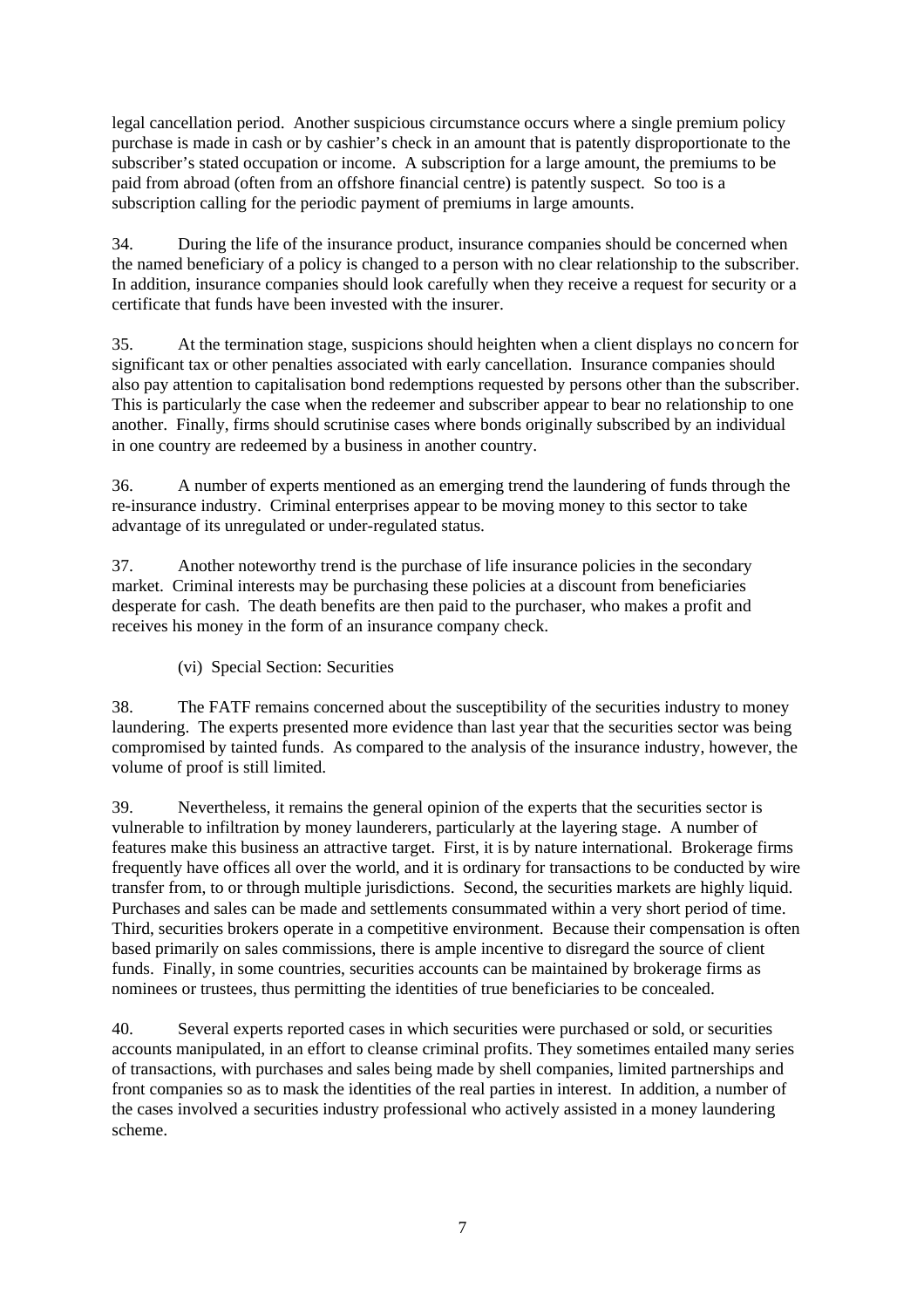41. One delegation cited a case in which a securities professional laundered over \$ US 157,000 on behalf of a client, a public official who had misappropriated over \$ US 1.4 million. The professional first opened an account in the name of the client's wife, into which the proceeds of a legitimate real estate sale were deposited. He then engaged in a series of fraudulent "put" and "call " transactions on the client's behalf, fabricating contracts after the price trends of the underlying securities were already known. The contracts were designated as a put or a call based on the established price trend of the security, so as to ensure in every case that the client would realise a profit. Through this process, the professional was able to introduce over \$ US 157,000 in tainted funds into the client's account and justify its presence on the books as profit from securities investments.

42. Detecting money laundering activity in the securities context continues to be very difficult. The experts noted that additional efforts must be expended to identify the indicia of suspicious activity in this area. Several cited difficulty in discerning whether the funds involved in suspicious transactions were actually criminally derived.

43. Despite these difficulties, the experts agreed that it is important to forge ahead with efforts to address money laundering through the securities sector, in tandem with the securities regulators and the major exchanges.

#### **C. Developments in Counter-Measures**

44. Nearly all FATF members have implemented the major elements of the Forty Recommendations. However, a number have made refinements to their basic anti-money laundering framework (or intend to do so) in light of the changing nature of the threat they face. The following are some of the more noteworthy developments either already undertaken or planned.

45. Almost all members that have not already done so are taking action to extend the scope of their money laundering offence to non-drug related crimes. This trend is continuing in response to growing evidence regarding the significance of non-drug related crime as a source of illegal wealth. Examples include one member, which has pending a bill to criminalise money laundering in connection with all serious crimes (including tax fraud). Another member has introduced draft legislation to include terrorism, financial crime, corruption, kidnapping, extortion and other crimes as predicate offences within the ambit of its money laundering statute.

46. Similarly, members are continuing to extend the reach of money laundering prevention measures to additional groups of businesses and institutions. The general thrust of these changes is to provide for more comprehensive coverage of non-bank financial institutions -- in recognition of the large scale migration of criminal funds to this sector. Thus one member enacted legislation requiring bureaux de change to register with its central banking authority. The statute subjects bureaux de change to strict conditions of management integrity, identification, and compliance with disclosure obligations. Another member has passed legislation bringing consumer credit firms, mortgage companies, financial leasing companies and firms issuing or managing credit cards within the scope of its anti-money laundering framework. Another still has included casinos and some sellers of luxury items in its draft anti-money laundering law.

47. Some members have taken steps to better facilitate the investigation and dismantling of potential money laundering operations. One, for example, has enacted legislation which allows a court to assume that all assets held by a defendant are the proceeds of crime if the defendant is convicted of two or more serious offences (which includes laundering the proceeds of crime). One member is also modifying its legislation to lessen the burden of proof for prosecutors regarding the illegal origin of funds, and another has done so.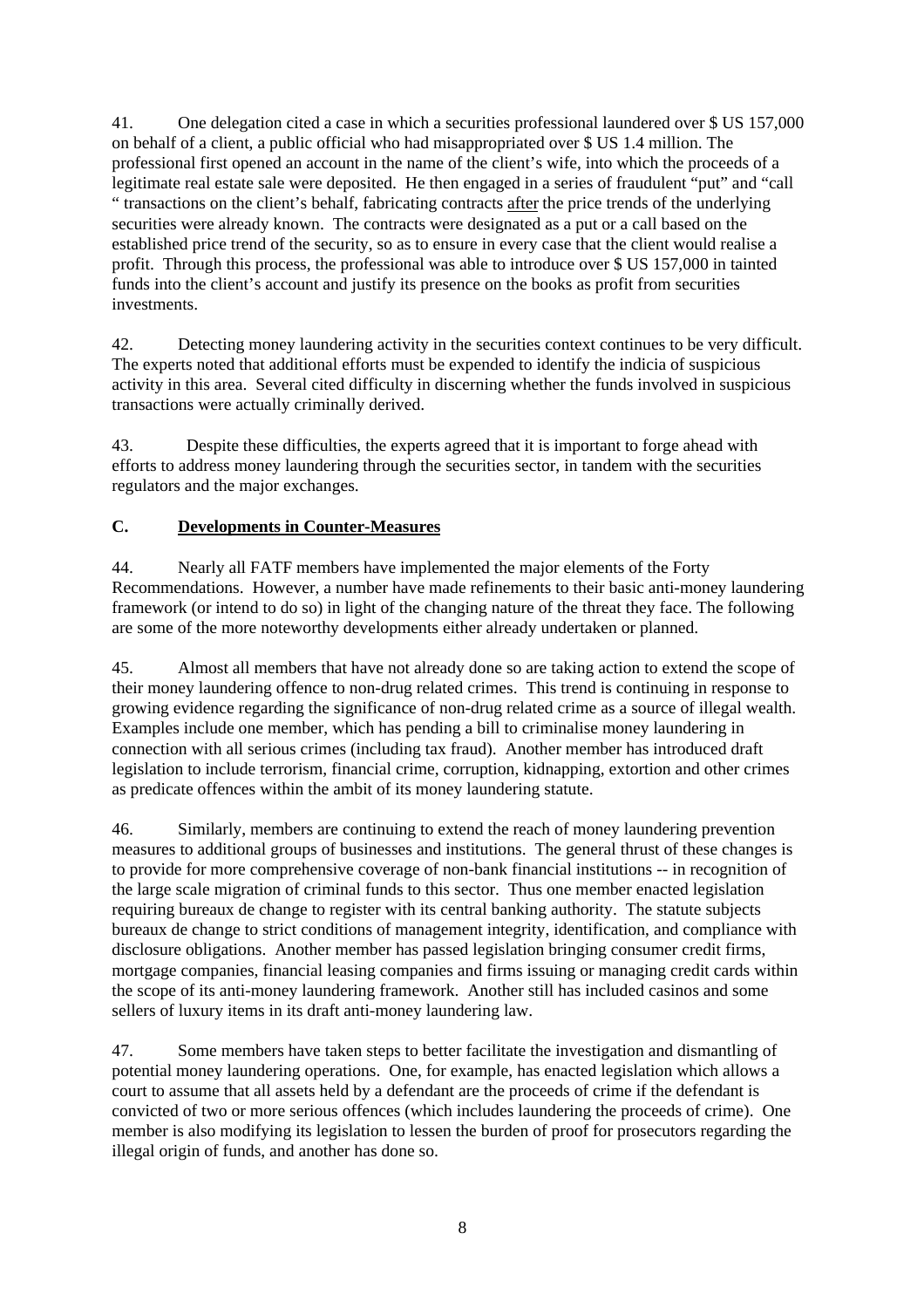48. Several members have heightened efforts to invigorate the private sector in the battle against money laundering. One has established a working group comprised of representatives from the financial services sector (including non-bank financial institutions), the regulatory authorities and the law enforcement community. The group meets regularly to discuss the impact and utility of existing and proposed anti-money laundering regulations, as well as trends in criminal practices. Other members are generating or improving guidelines on suspicious transactions for dissemination to financial institutions, and pursuing money laundering awareness programs targeting at-risk industries.

49. Finally, one member is testing a program whereby financial institutions will have at their disposal computerised systems for detecting patterns of related transactions which may be indicative of money laundering. However, the system does not automatically generate reports of suspicious transactions and the financial institution's compliance officer must determine whether a report is warranted.

#### **D. The Situation in Non-FATF Members**

50. Money laundering obviously is not a problem restricted to FATF members. All jurisdictions linked to the international financial system are at least potentially capable of being infiltrated by illicit funds. Information on the money laundering situations in non-FATF members continues to be substantially less developed than that covering FATF members. Indeed, with the exception of the Former Soviet Union and Eastern Bloc, members had little information to report regarding money laundering developments in other parts of the world.

51. The following sections thus reference information which surfaced during last year's typologies exercise. The membership has no evidence to suggest that these earlier reported trends have changed appreciably. Also referenced in the section pertaining to Asia are summary conclusions from a recent typologies exercise on Asian money laundering trends sponsored by the FATF Asian Secretariat.

(i) Asia (Excluding the Former Soviet Union)

52. The money laundering situation in Asia is characterised by several factors, although not all of these factors are unique to the region. First, Asian economies typically are very cash intensive, and there generally are no mechanisms in place to track large cash transactions. Second, underground banking (known variously as hundi, hawalla, chit or fei-chien systems, according to the area and ethnic groups involved) is a long-standing tradition in this part of the world. Underground banking offers a quick, cheap, efficient and anonymous means of moving money. One member observed that the rates charged by Asian underground banks tend to be extremely competitive as compared to the prevailing charges for disposing of criminal funds in other regions. Finally, few non-FATF countries in Asia have anti-money laundering laws on the books.

53. Drug trafficking has been identified as one of the principal sources of illegal proceeds in the Asian region. In the Golden Crescent (Afghanistan and Pakistan) and Golden Triangle (Myanmar, Laos and Thailand), Asia contains the world's most significant areas of opium production. The other primary source of illegal wealth is financial crime. Smuggling, arms trafficking and corruption were also cited as less significant sources.

54. Not surprisingly, organised crime figures prominently in all of these activities. The Japanese yakuza is one of the world's most prominent and profitable criminal organisations. Evidence indicates that the yakuza is investing in assets in various Asian and Pacific countries. In addition, overseas Chinese organised crime groups are engaged in criminal enterprises in Asia and elsewhere in the world. There are also terrorist groups in India using crime to fund their operations.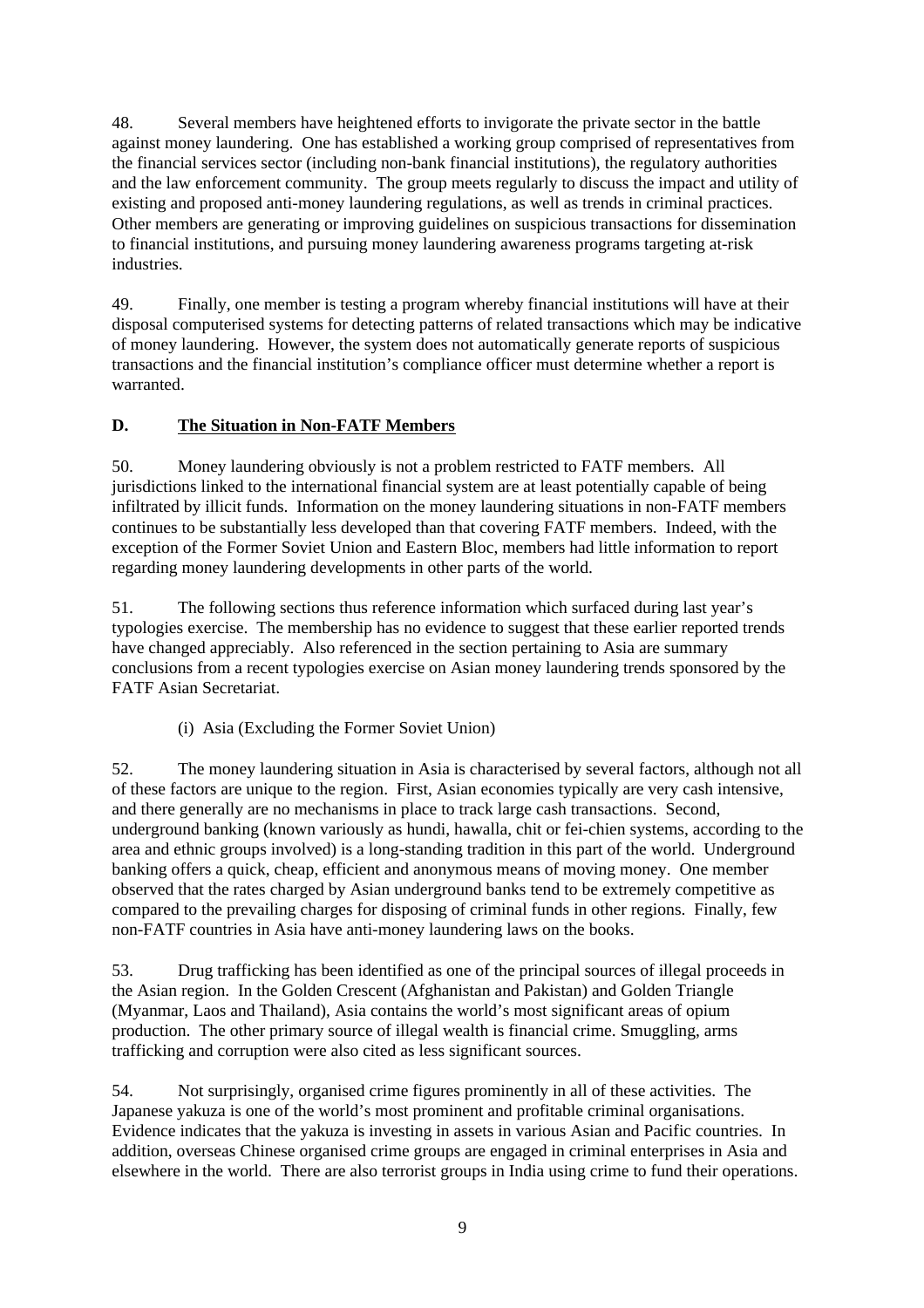And there are signs that Russian criminal enterprises are extending into East and South East Asia, supplying Russian prostitutes, buying real estate and becoming involved in gambling operations.

55. Among the money laundering techniques most frequently employed in the Asian region are: currency smuggling across national borders; the use of shell corporations; the use of bearer instruments; the use of wire transfers; the use of remittance services; the purchase of luxury items and real estate; false invoicing; laundering through casinos; and laundering through securities transactions.

(ii) South America, Central America and the Caribbean

56. South America is one of the most important areas in the world for narcotics production, particularly cocaine and cannabis. Central America and the Caribbean are significant transit areas for narcotics. Drug production and trafficking are therefore a very significant source of illegal proceeds in these regions.

57. Money laundering methods in this part of the world are in many respects similar to those in FATF members. Counter-measures are substantially underdeveloped, however, and as a consequence the banking sector is still of great importance at the placement stage. This reflects the important role offshore financial centres (particularly some of the Caribbean jurisdictions) play in the global money laundering process. There is considerable physical movement of currency from North America and Western Europe into the region, which is then deposited in banks or used to purchase high value items. Criminal funds are also invested in the construction of luxury hotels and supermarkets with apparently little effort to conceal the source of the investment. In other areas, supposedly legitimate commercial transactions are used as a cover for repatriating proceeds of crime via over or under-valued invoices for the material.

58. Some members reported on important new initiatives being pursued in the region. One delegation noted that the thirty-four governments in the Western Hemisphere would soon be signing a Communiqué on money laundering. The Communiqué, part of the follow up to the 1994 Summit of the Americas, sets forth a co-ordinated, multilateral approach to combating money laundering in the hemisphere.

59. It was also reported that the Netherlands Antilles and Aruba recently passed new antimoney laundering legislation which closely tracked the Dutch legal framework. However, the legislation of the Netherlands Antilles is expected to be in force on 1 January 1997.

(iii) Africa

60. Africa remains the region on which the least information is available. FATF members simply lack evidence to suggest that the African nations harbour prominent international money laundering centres. The problems in Africa that have been detected still relate to the operations of Nigerian organised crime groups which engage in a wide range of criminal activity, including some very sophisticated fraud schemes. Other northern African nations have been connected to drug trafficking operations extending into Western Europe, where the proceeds of that activity have circulated back to the drug producing countries. Some members reported a significant amount of money laundering stemming from drug trafficking between African emigre communities in FATF member nations.

(iv) The Former Soviet Union and Eastern Bloc

61. Russia and the newly independent states of the former Soviet Union and Eastern Bloc present a troublesome problem for FATF members. In last year's typologies exercise, experts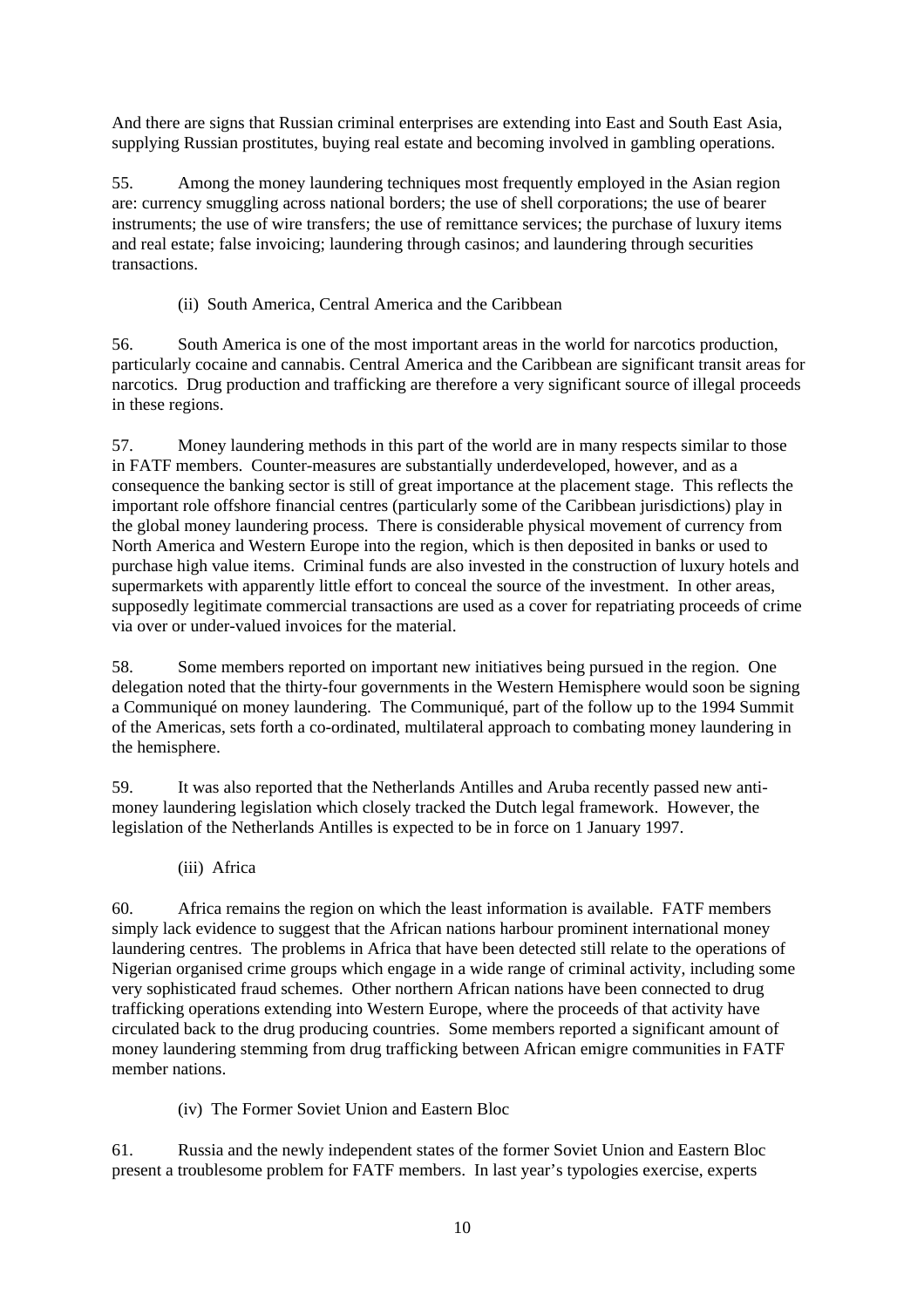reported that large volumes of cash were making their way from these countries into member banks and financial institutions. While the experts harboured suspicions that a significant portion of these funds were tied to criminal conduct, however, they expressed frustration at being unable to confirm the criminal ties in most cases.

62. This year, by contrast, the experts presented much more hard evidence that Russian organised crime groups and other illegal enterprises were penetrating legitimate financial channels to launder ill-gotten wealth.

63. Organised crime in the former Soviet Union and Eastern Bloc is involved in more or less every type of criminal activity, including drug trafficking, prostitution, trafficking in human beings, financial fraud, extortion, and trade in stolen vehicles. It is also involved in tax fraud schemes and the theft of assets from companies or state enterprises. Russian enterprises in particular have shown themselves to be extremely well managed, with a network of international contacts extending to other international criminal organisations and to emigre communities.

64. Several consistent typologies involving funds from the former Soviet Union and Eastern Bloc have been observed. First, experts reported cases in which individuals opened accounts at financial institutions and deposited large amounts of cash tied to interests in Russia and Eastern Europe. Once deposited, the funds were then transferred out of the country. Often these schemes involved the assistance of a lawyer or other middle person. One delegation, for example, detected cases in which Russian money entered the banking system under the cover of solicitors' client accounts. In another variation of this approach, a delegation reported having a number of cases were individuals exchanged large amounts of currency in banks and then, presumably, returned the money to its criminal owners in the east.

65. Another frequently cited trend involves the establishment of trading or other front companies in FATF countries. Accounts have been established at financial institutions in the names of these companies and moneys transferred to the accounts from accounts in other countries (including offshore financial centres). Often the explanation is that the transferred sums are payments for the export or import of items to and from the former Soviet Union or Eastern Bloc nations.

66. The experts reported a number of factors which suggest that a scheme of this sort is taking place. These include the fact that: 1) transaction activity in the accounts often occurs in amounts greater than that which ordinarily would be expected given the ostensible nature of the account holder's business; 2) the documentation offered to support transactions appears false or deficient; 3) the account holder has been incorporated or registered to do business for short period; and 4) the parties on both sides of the transactions appear to be related. Again, these schemes often involve a professional money launderer, a lawyer or other citizen of the FATF country that assists in establishing the company, setting up the account and effectuating the transactions.

67. Groups tied to the former Soviet Union and Eastern Bloc are continuing to make extensive investments in real estate, hotels, restaurants and tourist businesses in a number of Western European countries. The assets are often purchased through offshore companies with the assistance of an intermediary. One delegation reported an attempt by a Russian bank to purchase a member of its stock exchange that was on the brink of bankruptcy. Working through a solicitor, the bank tried to structure the transaction so that it obtained a controlling interest in the firm but did not own enough shares to trigger ownership disclosure requirements.

68. Although the bulk of the money is flowing from east to west, there is evidence that money from crimes committed by Russian gangs in the west is being moved back to Russia. For instance, over the past eighteen months, approximately \$ US 100 million in cash has been shipped from the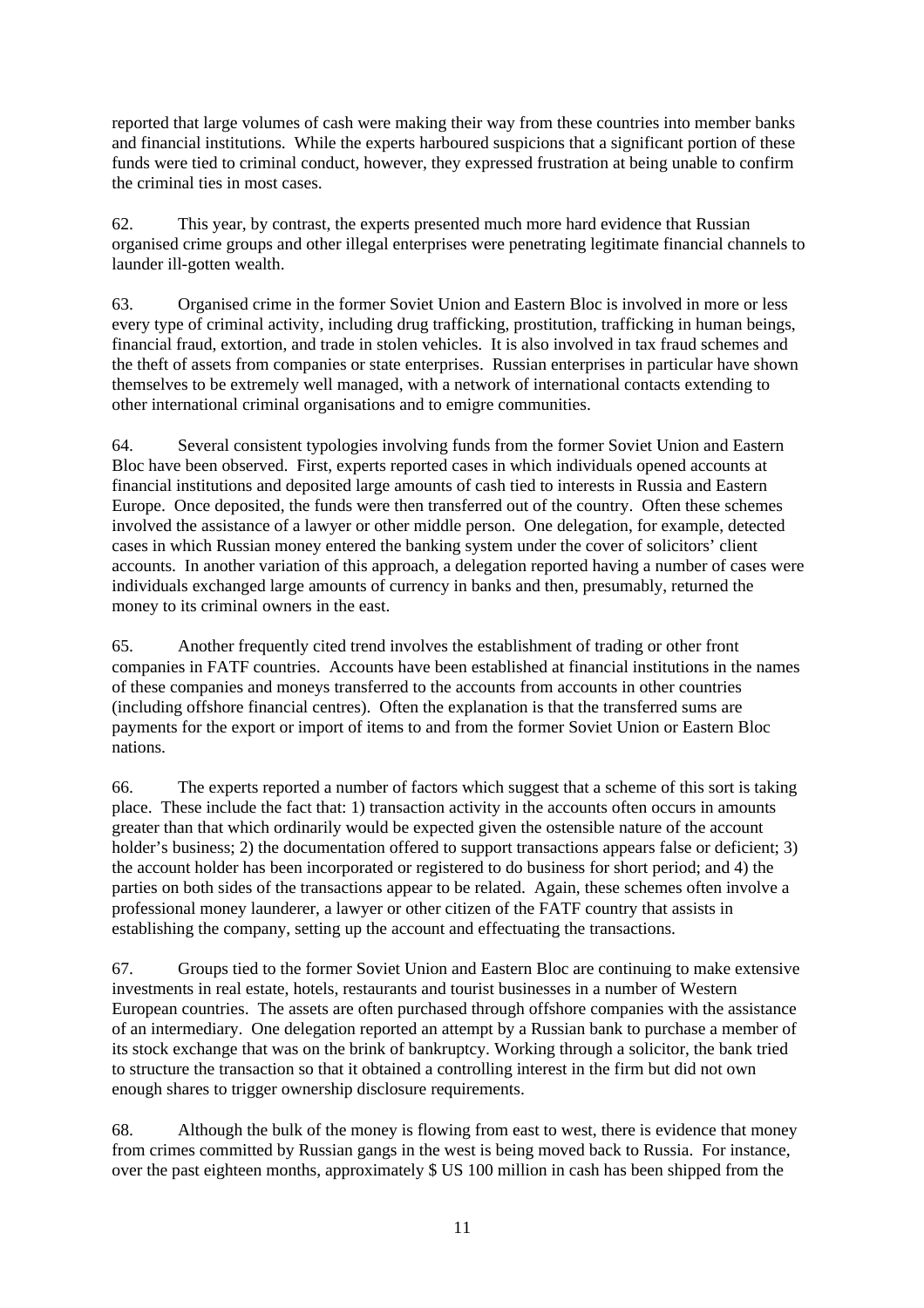US to Russia every day, primarily through two US banks, in response to orders from Russian banks. Given the high levels of currency ordered, it is at least conceivable that some portion of the funds will be used to supply the needs of Russian organised crime, in addition to that which is applied to legitimate ends.

69. Despite mounting evidence that FATF member countries are being affected by organised crime in Russia and other areas of the former Soviet Union and Eastern Bloc, in too many cases the experts are still unable to confirm the criminal nature of funds coming from these countries. Many attribute this problem to a lack of co-operation on the part of law enforcement authorities in the countries where the funds are originating. Widespread corruption within authorities in Russia and the former Soviet Union is another factor.

70. It was noted that the states of the former Soviet Union and Eastern Bloc possess many features which make a country attractive to money launderers: banking systems that are corrupt or corruptible; no money laundering legislation or an absence of meaningful legislation; the ability to buy or establish a bank with very little capital; law enforcement structures ill-equipped to investigate financial crime; a high propensity for official corruption; a desperate need for capital; disinclination on the part of law enforcement authorities to co-operate with one another. Hence, the potential exists for Russia and other Eastern European countries to become money laundering centres for proceeds of crime generated in the west.

# **IV. CONCLUSIONS**

71. Money laundering remains a very serious problem in FATF countries and around the world. The "life blood" of any profit-generating criminal activity, the laundering process allows narcotics traffickers, terrorists, perpetrators of financial fraud, and every other criminal enterprise to perpetuate, and to live lavishly from, their illegal activity. The phenomenon is still a matter of concern even though we are better able to understand it, thanks in significant part to the implementation of the FATF Forty Recommendations.

72. It is difficult at the present time to assess the scale of the money laundering problem. Although the experts generally agree that it amounts to hundreds of billions of dollars annually, they also acknowledge that previous attempts to arrive at a precise estimate have been empirically flawed. Nevertheless, the collective opinion is that developing a methodologically sound measure is a laudable objective and must be pursued.

73. Drug trafficking remains the single largest source of illegal proceeds, although there is general consensus among the experts that non-drug related crime is increasingly significant. Indeed, in some members, non-drug related crime is by far the predominant source of illicit funds.

74. Conventional money laundering techniques are still prevalent. Cash smuggling across national borders, for example, is a time-honoured ploy that appears to be escalating. The use of bureaux de change to dispose of criminal proceeds has increased significantly. Professional money launderers are playing an increasingly active role, facilitating transactions to mask the origin and ownership of tainted funds.

75. In addition to these traditional methods, potential money laundering threats have been identified in certain rapidly developing industries. Foremost among these is the emerging cyberpayments technology sector. While there is no evidence to suggest that this industry is currently being manipulated by criminal interests, the experts agree that the FATF cannot afford to wait until it happens. The ability to access cyberpayments systems to launder illicit profits could seriously undermine the effectiveness of existing anti-money laundering measures. Accordingly, the